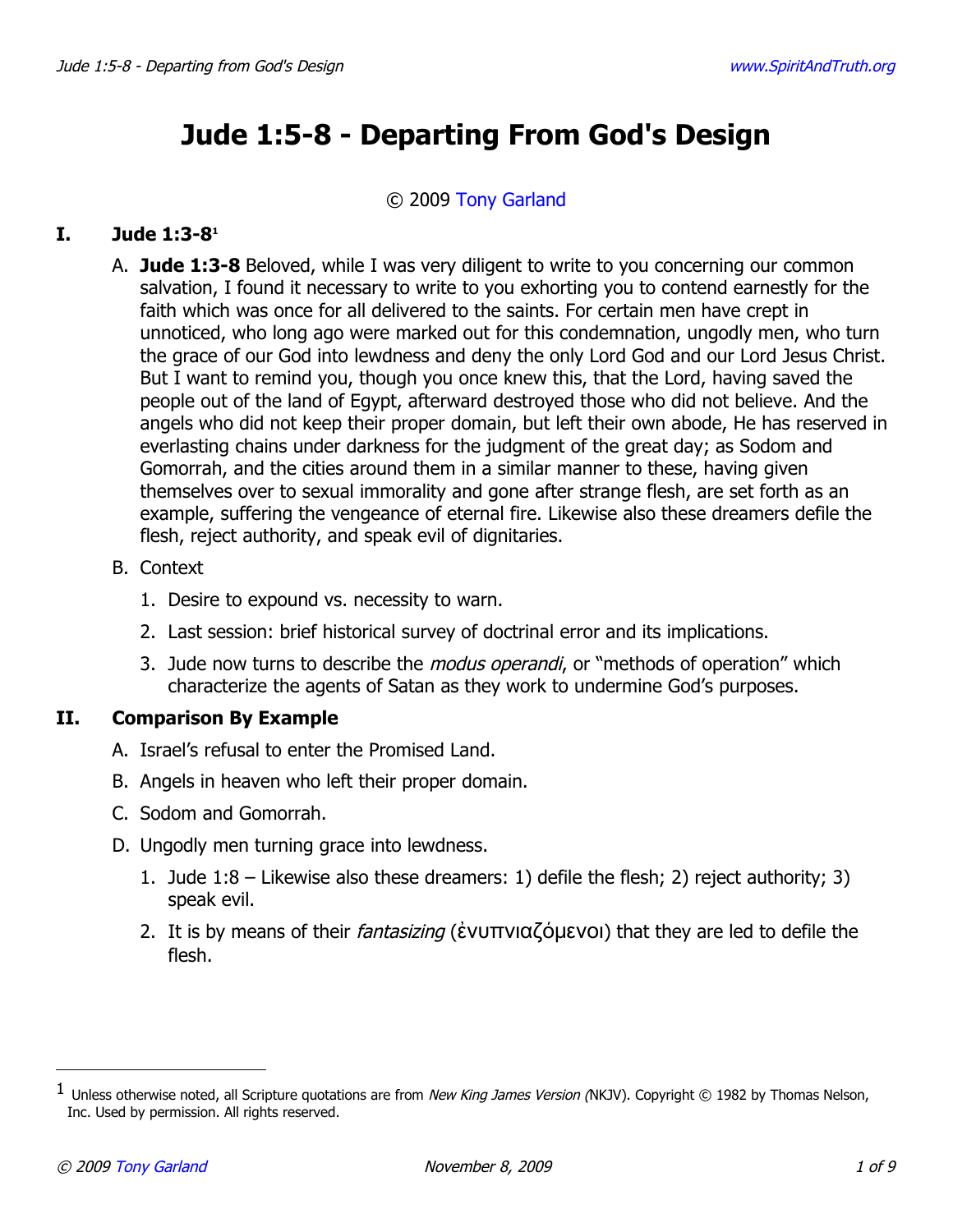- a) Their acts which defile the flesh, as serious as they may be, are merely the physical manifestation of their a deep-seated internal rejection of authority—especially the ultimate Authority: God Himself.
- b) This rejection is rooted in deluded *mental imaginings or fantasies* which refuse to acknowledge the obvious boundaries which God has placed within the created order.
- E. Stages of departure from God
	- 1. At one time they lived within God's established boundaries and purpose.
	- 2. Became corrupt (corrupted *themselves*, Jude 1:10).
	- 3. A serious and significant departure from their proper station.
	- 4. Departure resulted in God's hand of judgment.

# **III. Israel's Refusal To Enter The Land**

- A. Having saved . . . afterward destroyed (Jude 1:6).
- B. Those who did not believe (Jude 1:6).
- C. **Hebrews 3:7-12** Therefore, as the Holy Spirit says: "Today, if you will hear His voice, Do not harden your hearts as in the rebellion, In the day of trial in the wilderness, Where your fathers tested Me, tried Me, And saw My works forty years. Therefore I was angry with that generation, And said, 'They always go astray in *their* heart, And they have not known My ways.' So I swore in My wrath, 'They shall not enter My rest.'" Beware, brethren, lest there be in any of you an evil heart of unbelief in departing from the living God;
- D. **Hebrews 3:18-19** And to whom did He swear that they would not enter His rest, but to those who did not obey? So we see that they could not enter in because of unbelief.
	- 1. Belief is much more than accepting God's provision for sin.
	- 2. Belief includes trusting in and obeying all that God has revealed.
	- 3. **Hebrews 4:2** For indeed the gospel was preached to us as well as to them; but the word which they heard did not profit them, not being mixed with faith in those who heard it.
- E. This generation had seen all God's miraculous works in Egypt first-hand, yet they still refused to fulfill His design to enter the promised land.
- F. "Seeing" is not "believing" as many hold. Belief is an issue of the heart which is predicated upon a deep trust and desire to be obedient.
- G. What should have been a journey of mere days turned into a 40 year wandering in the wilderness.

## **IV. Angels Which Departed**

- A. Did not keep their proper domain . . . left their own abode (Jude 1:6)
- B. Having given themselves over to sexual immorality and gone after strange flesh (Jude 1:7).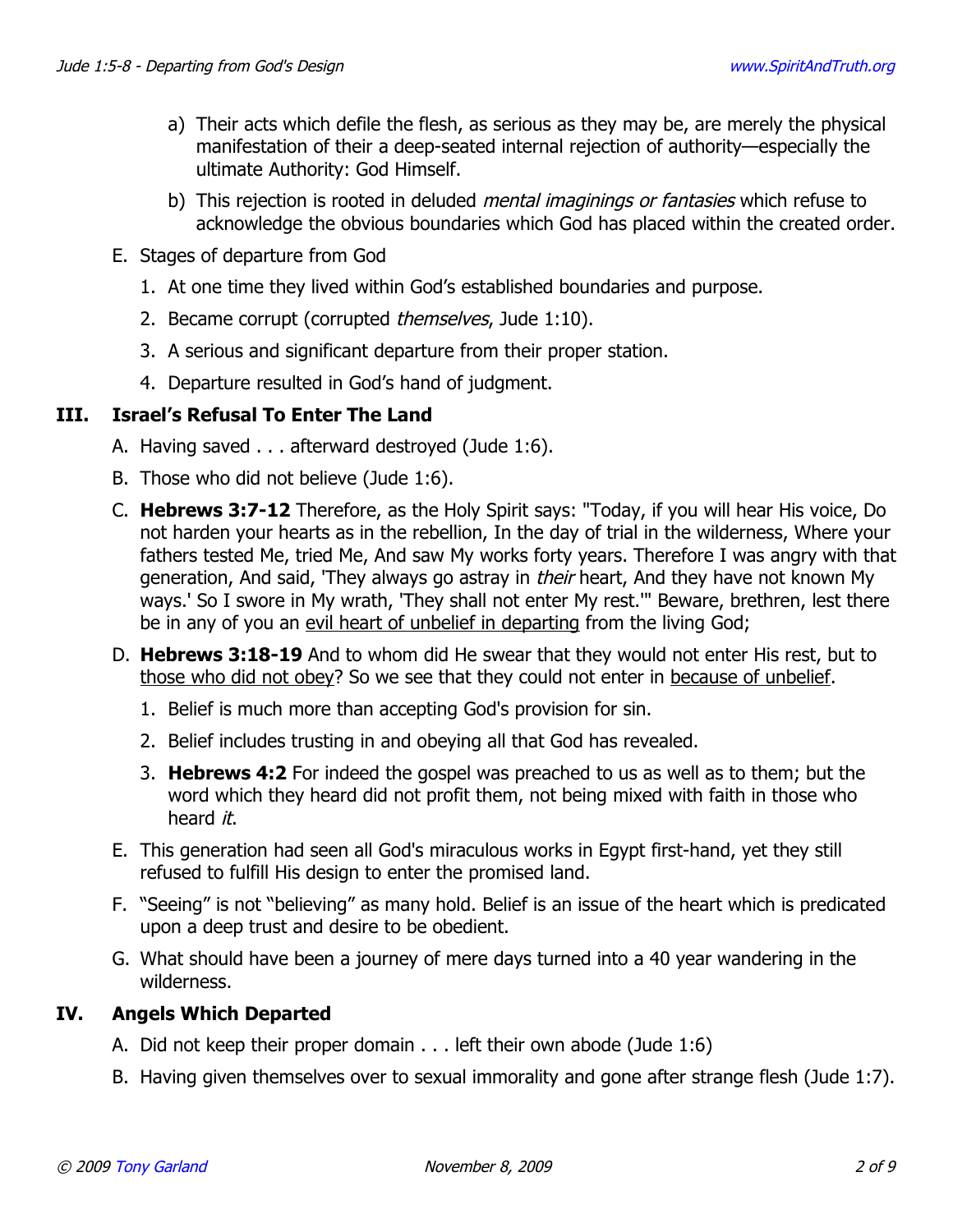- C. Sodom and Gomorrah and cities around them compared to these (the angels who also went after strange flesh).
	- 1. Strange flesh is  $\sigma\alpha\rho\kappa\dot{\alpha}$   $\zeta$   $\zeta\epsilon\rho\alpha\zeta$  [*sarkos heteras*], another [different] kind of flesh. The flesh was not *allos* (similar), but heteros (different). This seems to point to the event prior to the flood when certain angels went after flesh of a different kind: "There were giants on the earth in those days, and also afterward, when the sons of God came in to the daughters of men and they bore children to them. Those were the mighty men who were of old, men of renown" (Ge 6:4).
	- 2. Some suggest that the *these* in Jude's passage refers to Sodom and Gomorrah--that the cities in a similar manner to Sodom and Gomorrah went after strange flesh. But the gender of the grammar indicates that these (masculine plural) refers back to the angels (masculine plural). Sodom and Gomorrah and the cities around them gave themselves over to sexual immorality and went after strange flesh in a *similar manner to the* angels. The actions of the inhabitants of the cities is compared to that of the angels which preceded.
	- 3. Jude tells us that they did not keep their "proper domain,"  $\dot{\alpha}$ ogn [arch], meaning: "rule, office, domain, sphere of influence."
	- 4. The idea is that certain angels acted improperly, *going outside the bounds prescribed* by God. The bounds which they exceeded involved their interaction with strange flesh-mingling with the daughters of men.
		- a) The details of how this occurred, whether by direct involvement or possession, are not provided.
	- 5. Because of this grievous sin, they are "reserved in everlasting chains under darkness." Darkness is  $\zeta_0$  ( $z$ ophon], which denotes "especially the darkness of the nether regions and these regions themselves."
	- 6. As difficult and reprehensible as it is to accept the events of Genesis 6 at face value, we have no convincing alternative: $2<sup>2</sup>$  $2<sup>2</sup>$

<span id="page-2-0"></span><sup>&</sup>lt;sup>2</sup> The "sons of Shem" hypothesis offered up by many as an alternative is manifestly *eisegesis*. Moreover, it completely lacks explanatory power given the context of Genesis 6 and related passages. The problem here is the very topic of Jude: unbelief coupled with a refusal to take the Word of God at face value concerning this admittedly difficult teaching.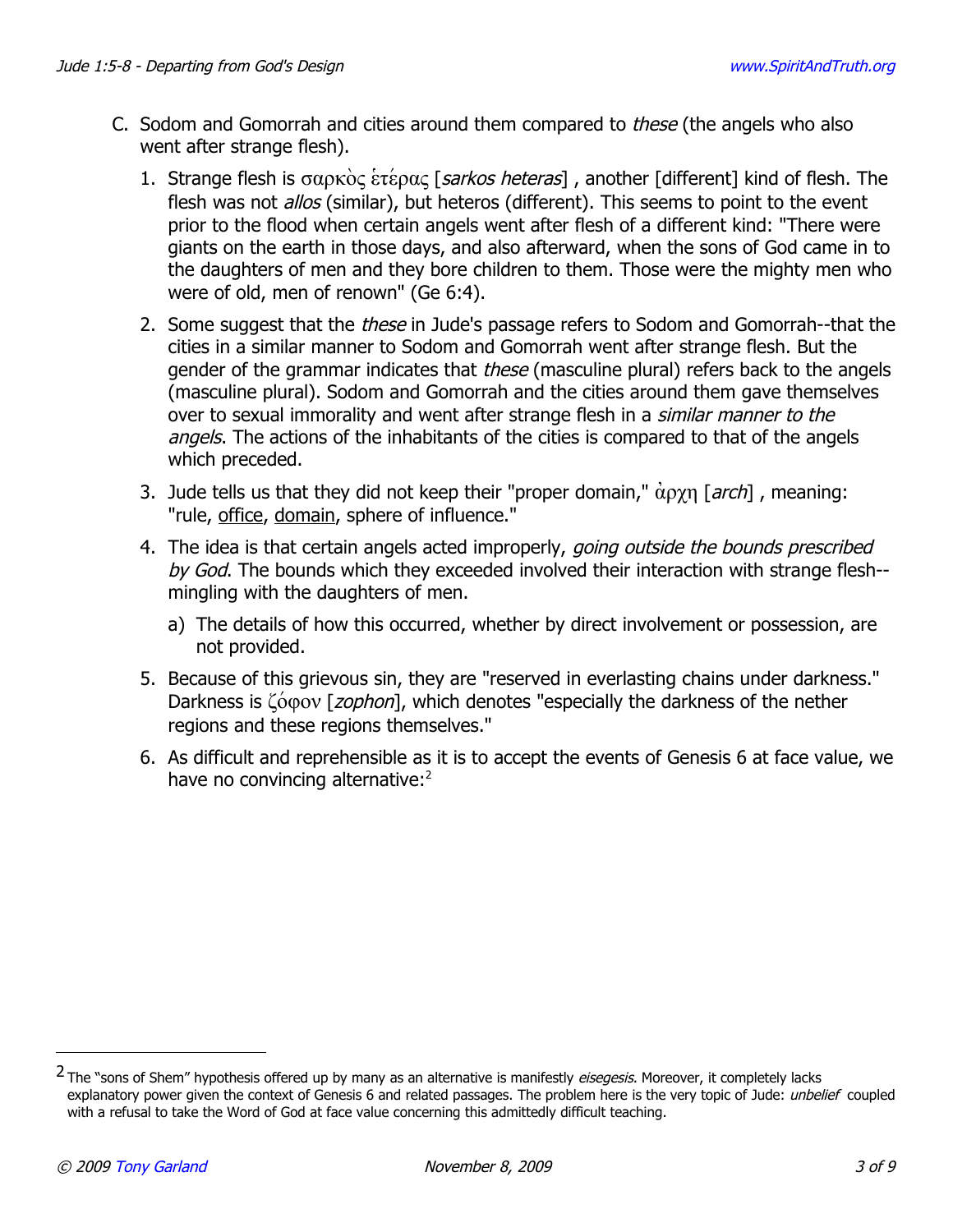- a) The grammar construction of the passage is undeniable. $3$
- b) There is no viable way to make sense of related passages which also refer to this event (1Pe. 3:19-20; 2Pe 2:4-6).
- c) Jude and Peter reveal that whatever the act of these angels, it led to an unprecedented angelic judgment and restriction upon their activities. Whatever they did, it apparently exceeds the malevolent actions of other fallen angels and demons who yet freely roam the created order.
- 7. The point: serious violations of God's design in creation bring fearful and certain judgment.
	- a) These angels were originally in the presence of God.
	- b) Yet something within caused them to turn away from all that is good to incomprehensible evil.
	- c) This evil manifested itself as a rebellious perversion of God's created order.
	- d) Now, in their bondage, they continue to serve God's inscrutable purposes—but with far fewer degrees of freedom. (This is the destination of all licentious rebellion against God: bondage, not freedom.)

# **V. Sodom And Gomorrah**

- A. Compared to the angels who departed.
	- 1. Like the angels before them, they *gave themselves over* to immorality.
	- 2. Like the angels before them, they too went after strange flesh.
	- 3. It seems hardly necessary to comment on the sins of Sodom and Gomorrah as they once were embedded in the laws of the land: e.g., the previously outlawed practice referred to as *sodomy*.<sup>[4](#page-3-1)</sup>

<span id="page-3-0"></span><sup>&</sup>lt;sup>3</sup> The gender of the complete passage shows unambiguously that it was the Angels who participated in the fleshly act: "And the [angels (masculine plural)] who did not keep their proper domain, but left their own abode, He has reserved in everlasting chains under darkness for the judgment of the great day; as [Sodom (neuter plural)] and [Gomorrah (feminine singular)], and the [cities (feminine plural)] around them in a similar manner to [these (masculine plural)], [having given themselves over to sexual immorality (feminine plural)] and [gone after (feminine plural)] strange flesh, are set forth as an example, suffering the vengeance of eternal fire" (Jude 1:6-7). Greek scholar Kenneth Wuest concurs: 'The words "in like manner," are associated grammatically, not with the words "Sodom" and "Gomorrah" and "the cities," which are in the nominative case, but with the two verbal forms, the participles "giving themselves over to fornication" and "going after strange flesh." A word in the accusative case in Greek is not associated grammatically with the word in the nominative case, but the verb. . . . Now to what do the words "in like manner," refer? The text, punctuated as we have just indicated, would refer the words to the angels of verse 6. That is, Sodom and Gomorrah and the cities about them, in like manner to the angels, committed fornication. And that is correct. but the Greek text gives us further help. The demonstrative pronoun τούτοις appears immediately after the words "in like manner." . . . That is, those cities gave themselves over to fornication in like manner to these, namely, the angels. Thus we have a clear statement in the Greek text that angels committed fornication and went after strange flesh. One such statement in the Word of God is enough to establish the fact. . . . One will have to accept the fact to the angels committing fornication, repugnant and unexplainable as it is, or reject the verbal inspiration of the New Testament and the rules of Greek syntax.' [\[Wuest,](#page-8-1) pp. 32-35].

<span id="page-3-1"></span> $4$  One wonders how long the long-held definitions for this word will remain unaltered in the dictionaries of our land before capitulating to the forces of political correctness: "Sodom; fr. the homosexual proclivities of the men of the city in Gen 19:1–11 . . . anal or oral copulation with a member of the same or opposite sex also: copulation with an animal." [\[Webster\]](#page-8-0) Notice how the definition of sodomy is irrespective of homosexual or heterosexual relations in that it properly designates the *violation of God's design for the*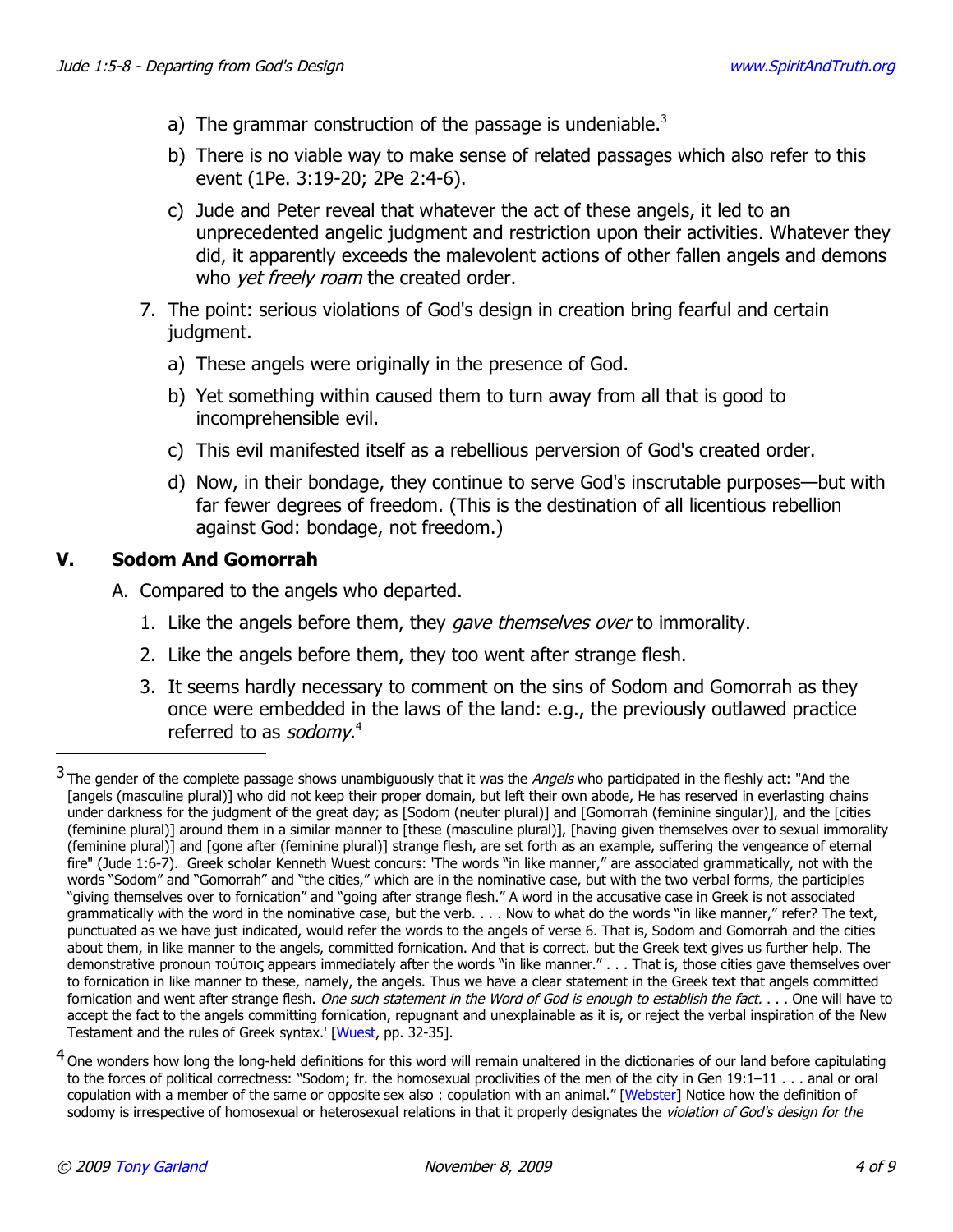- a) **Genesis 13:13** But the men of Sodom were exceedingly wicked and sinful against the LORD.
- b) **Genesis 19:4-5** Now before they lay down, the men of the city, the men of Sodom, both old and young, all the people from every quarter, surrounded the house. And they called to Lot and said to him, "Where are the men who came to you tonight? Bring them out to us that we may know them *carnally*."
- c) **Romans 1:24-28** Therefore God also gave them up to uncleanness, in the lusts of their hearts, to dishonor their bodies among themselves, who exchanged the truth of God for the lie, and worshiped and served the creature rather than the Creator, who is blessed forever. Amen. For this reason God gave them up to vile passions. For even their women exchanged the natural use for what is against nature. Likewise also the men, leaving the natural use of the woman, burned in their lust for one another, men with men committing what is shameful, and receiving in themselves the penalty of their error which was due. And even as they did not like to retain God in their knowledge, God gave them over to a debased mind, to do those things which are not fitting;
- d) These men Jude warns against are similar to those that Paul describes:

(1) walking according to their own lusts (Jude 1:16)

(2) sensual persons (Jude 1:18)

- 4. God's catastrophic judgment of Sodom and Gomorrah (Gen. 19:24-28) thereafter serves as a standard of comparison for especially ungodly acts throughout the Bible (Deu. 29:23; Deu. 32:32; Isa. 1:9-10; 3:9; 13:19; Jer. 23:14; 49:18; Jer. 50:40; Lam. 4:6; Eze. 16:46-56; Amos 4:11; Zep. 2:9; Mtt. 10:15; 11:23-24; Mark 6:11; Luke 10:12; 17:29; Rom. 9:29; 2Pe. 2:6; Rev. 11:8).
	- a) **2 Peter 2:6** . . . turning the cities of Sodom and Gomorrah into ashes, condemned them to destruction, making them an example to those who afterward would live ungodly;

# **VI. Departure**

- A. An *apparent* embracing of God's will, but an eventual flowering of rebellion resulting in departure and opposition to all that is God.
- B. Chain of Departure: four spheres where God's design is rejected. Individual  $\rightarrow$  family  $\rightarrow$ Church  $\rightarrow$  society.
	- 1. Individual

body in either case.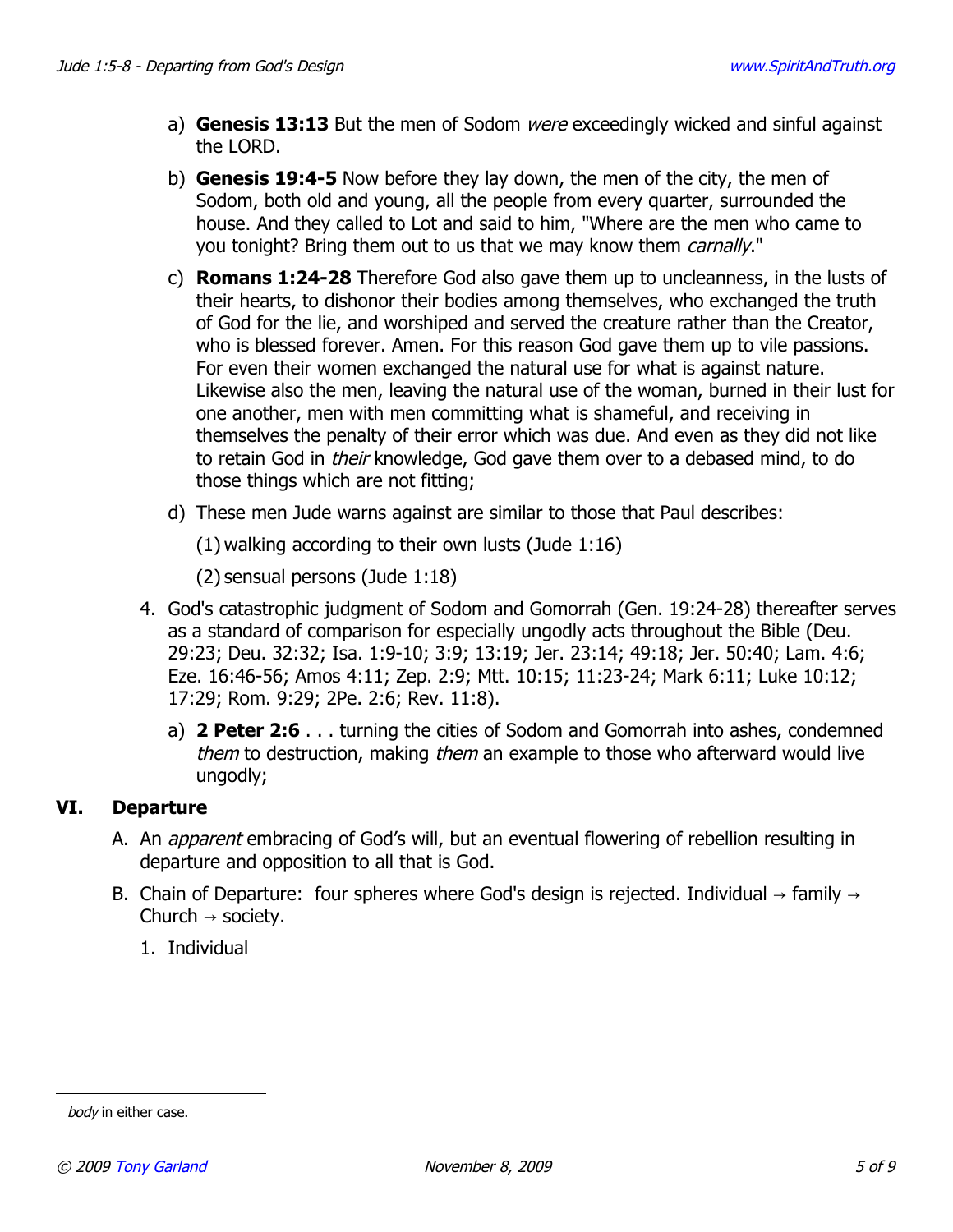- a) This is where it all begins—without our own hearts.
- b) This is why the primary calling of the Church is that of proclaiming God's truth with the focus on a ministry of repentance and reconciliation with God.
- c) The Biblical model of societal reform begins with me and you, in the privacy of our own hearts.
- d) Will we seek to understand God's design for our lives as revealed in His Word?
- e) Will we obey what we find therein—even when it clashes with our own notions?
- 2. Family
	- a) Fathers who refuse to walk in God's design:
		- (1) Provide a leadership role in the home.
		- (2) Establish and maintain a safe haven for their wife and children.
		- (3) Provide for the physical, emotional, and spiritual needs of the family.
	- b) Mothers who refuse to occupy their God-given place:
		- (1) Vie with their husband for headship within the family.
		- (2) Deny their supportive role as nurturing care givers within the family.
	- c) Marriage Partners who:
		- (1) Fracture God's design for marriage resulting in the loss of the nurturing environment within which God intends for children to be raised.
		- (2) Distort the children's understanding of unconditional love of God which family relations are intended to illustrate.
- 3. Church many examples could be given.
	- a) Lesbian Ministers
		- (1) Departure from God's design that men lead the Church (e.g., 1Ti. 2:12).

(2) Departure from God's created sexual order.

- 4. Society
	- a) Much could be said about the widespread rejection of God's design in society: all the way from feminism to a refusal to discipline children to rampant sexual promiscuity.<sup>[5](#page-5-0)</sup>
	- b) Homosexuality.
		- (1) Recent news article:

"Exiting the Smithsonian's National Museum of Natural History in early October, I found myself caught in a crossfire. Across Independence Avenue stood a handful of Christians carrying placards encouraging the museum's visitors to forego the

<span id="page-5-0"></span><sup>5</sup> As for My people, children are their oppressors, and women rule over them. O My people! Those who lead you cause you to err, And destroy the way of your paths (Isa. 3:12).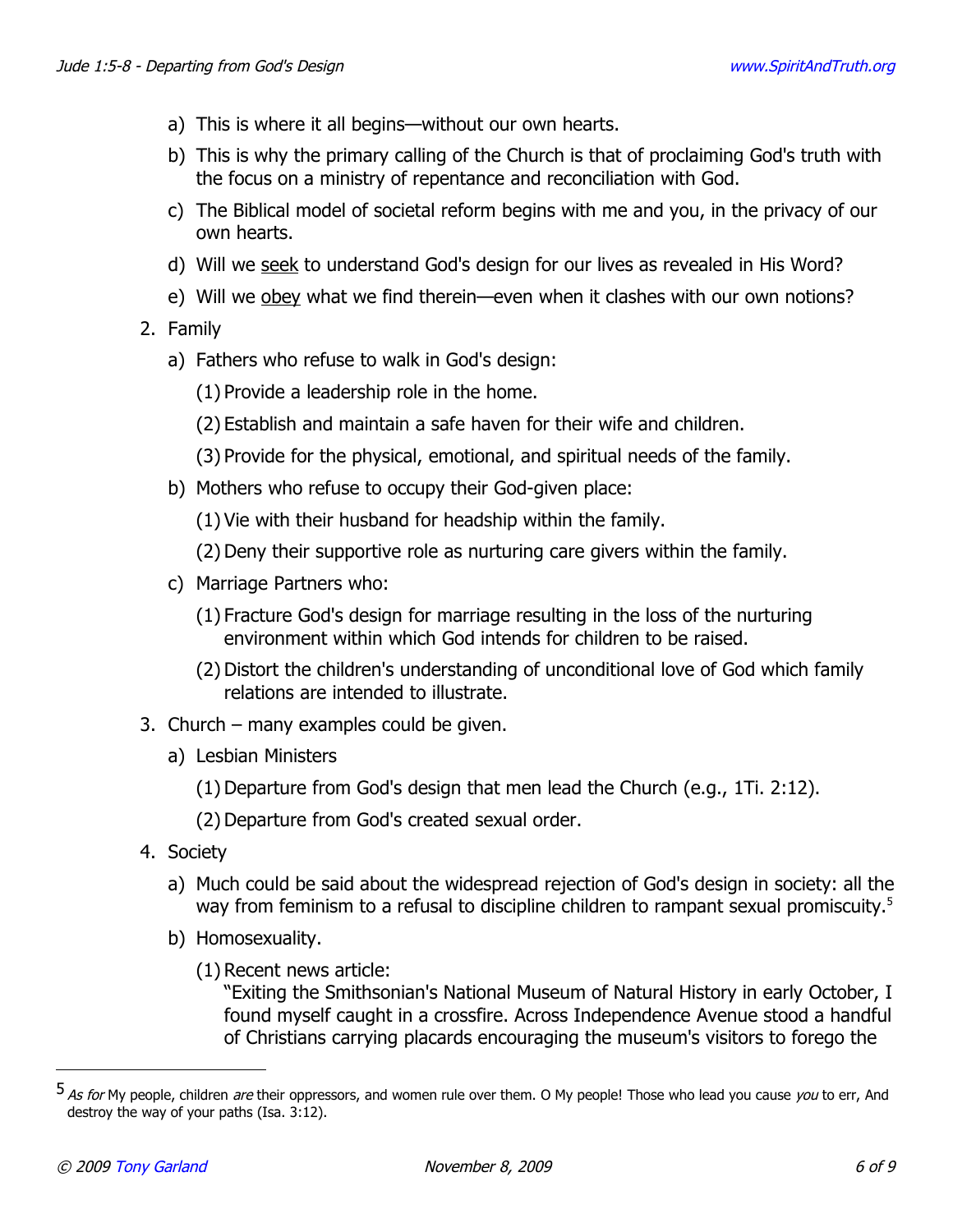evolutionary leanings of Darwin. On the steps of the museum stood an increasingly vocal crowd chanting Darwin's name over and over. For several minutes, the two sides traded insults and it wasn't long before the hoots and hollers reached a frightening crescendo. At one point, two gay men stood in the middle of the street, passionately kissing to a wave of applause." [\[Emling\]](#page-8-2)

- (2) Why would pro-homosexual elements in society chant "Darwin! Darwin! Darwin!"? What is the connection between the acceptance, and even promotion of, homosexuality and evolution?
- (3) Evolution testifies *against* homosexuality.
- (4)Isolate homosexuals of one natural gender on an Island—what happens after two generations? But isn't "survival of the fittest" one of the key planks of evolutionary theory?
- (5)If the notion of "survival of the fittest" testifies against homosexuality, why are homosexuals such big fans of Darwin?
- (6) The answer is found in this: evolution underwrites the rebellion against God which is behind the refusal to remain within an individual's created sexual identity.
	- (a) The "just-so" fairy tale that life can be explained as the unavoidable accident of time plus chance conveniently disposes of the perceived need of the Creator.
	- (b) No design  $\rightarrow$  no designer  $\rightarrow$  *no purpose*  $\rightarrow$  *no accountability!*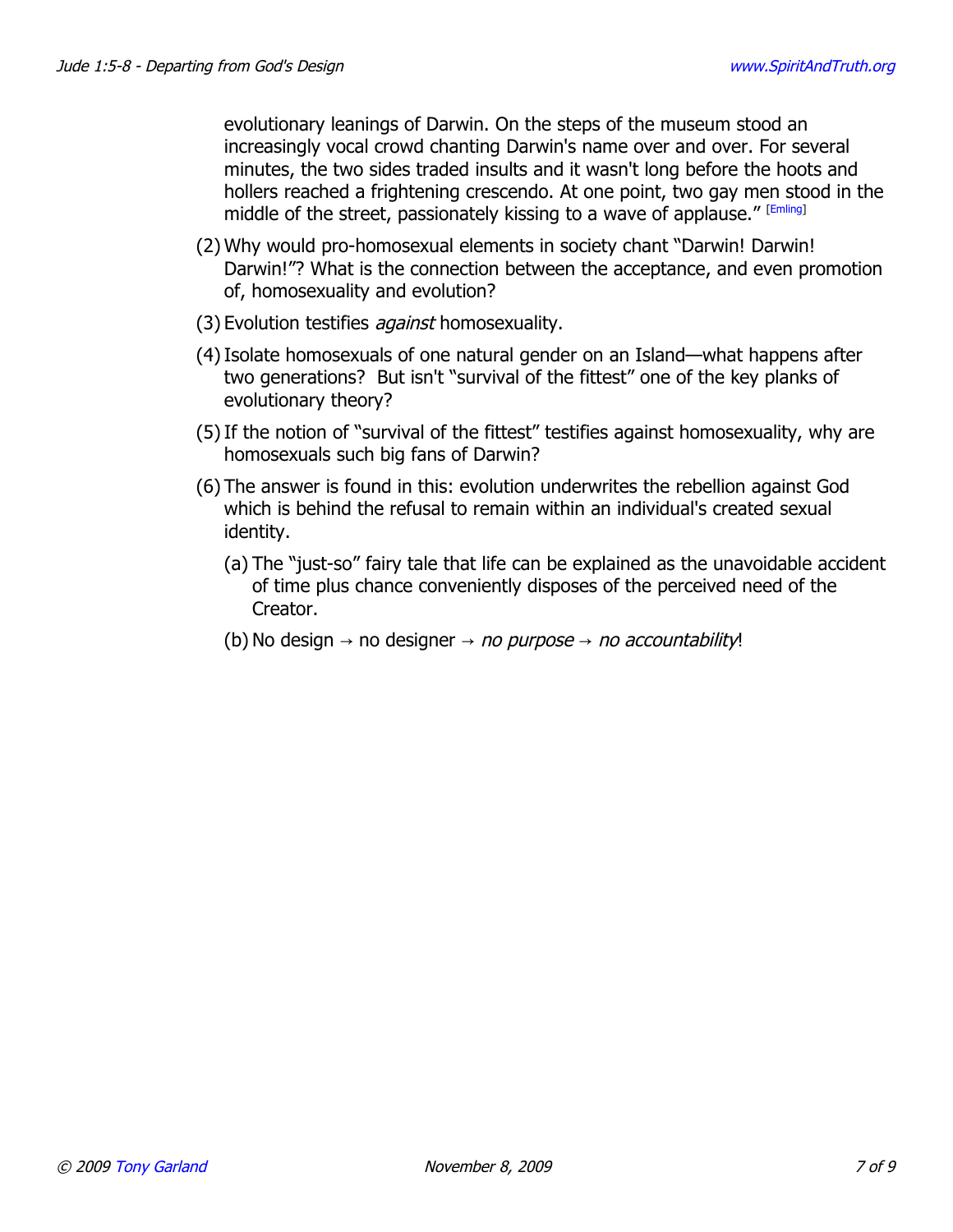- c) Illustration: professor who teachers bioethics writes:
	- "Professor Richard Gardner of Oxford University, a renowned expert on human reproduction and an advisor to Britain's Human Fertilization and Embryology Authority, recently raised the prospect of using organs from aborted fetuses for transplantation into adults. This possibility offers the potential to save or improve the lives of the hundreds of thousands of patients in desperate need of such organs throughout the world, especially the more than 70,000 in the United States waiting for kidneys. While such procedures have never been attempted in humans, research on mice has demonstrated that fetal kidneys develop quickly inside adult animals -- and according to Gardner, fetal-to-adult transplantation is 'probably a more realistic technique in dealing with the shortage of kidney donors than others.' If aborted fetuses do prove a useful source of organs for transplant, and there is hope to believe that they might, our society may soon have to grapple with the possibility of yet another controversial and startling -- yet potentially beneficial - phenomenon: a legal market in fetal tissue and organs. Opponents of organ sales fear that transforming transplantation into a financial transaction will lead to exploitation of the poor, particularly in developing nations, and will expose the world's least fortunate inhabitants to unnecessary medical risks and to exchanges in which they lack equal bargaining power. The striking benefit of a legal trade in fetal organs, unlike adult organs, is that it may provide all of the benefits that supporters desire without resulting in the exploitative harms that opponents fear. Such sales could prove the rare economic transaction in the medical field in which all participating parties can truly be said to benefit. The first striking feature of fetal organs is that their supply, for all practical purposes, is unlimited. Unlike living kidney donors, who must then advance through life with only one functioning kidney, *pregnant* women who provide fetal kidneys could do so repeatedly without incurring the medical consequences of adult organ loss. Opponents of reproductive choice will object to such a market on the grounds that it will increase the number of abortions -- which will indeed be the logical result. However, such a market might also bring solace to women who have already decided upon abortion, but desire that some additional social good come from the procedure. Like the families of accident victims who donate the organs of their loved ones, these women could well find their decisions fortified by the public benefit that they generate. Someday, if we are fortunate, scientific research may make possible farms of artificial 'wombs' breeding fetuses for their organs -- or even the 'miracle' of men raising fetuses in their abdomens. <sup>[\[Appel,](#page-8-3) emphasis added]</sup>
- d) The monstrous steel-cold "logic" of the angel of light!
	- (1) Such sales could prove the rare economic transaction in the medical field in which all participating parties can truly be said to benefit.